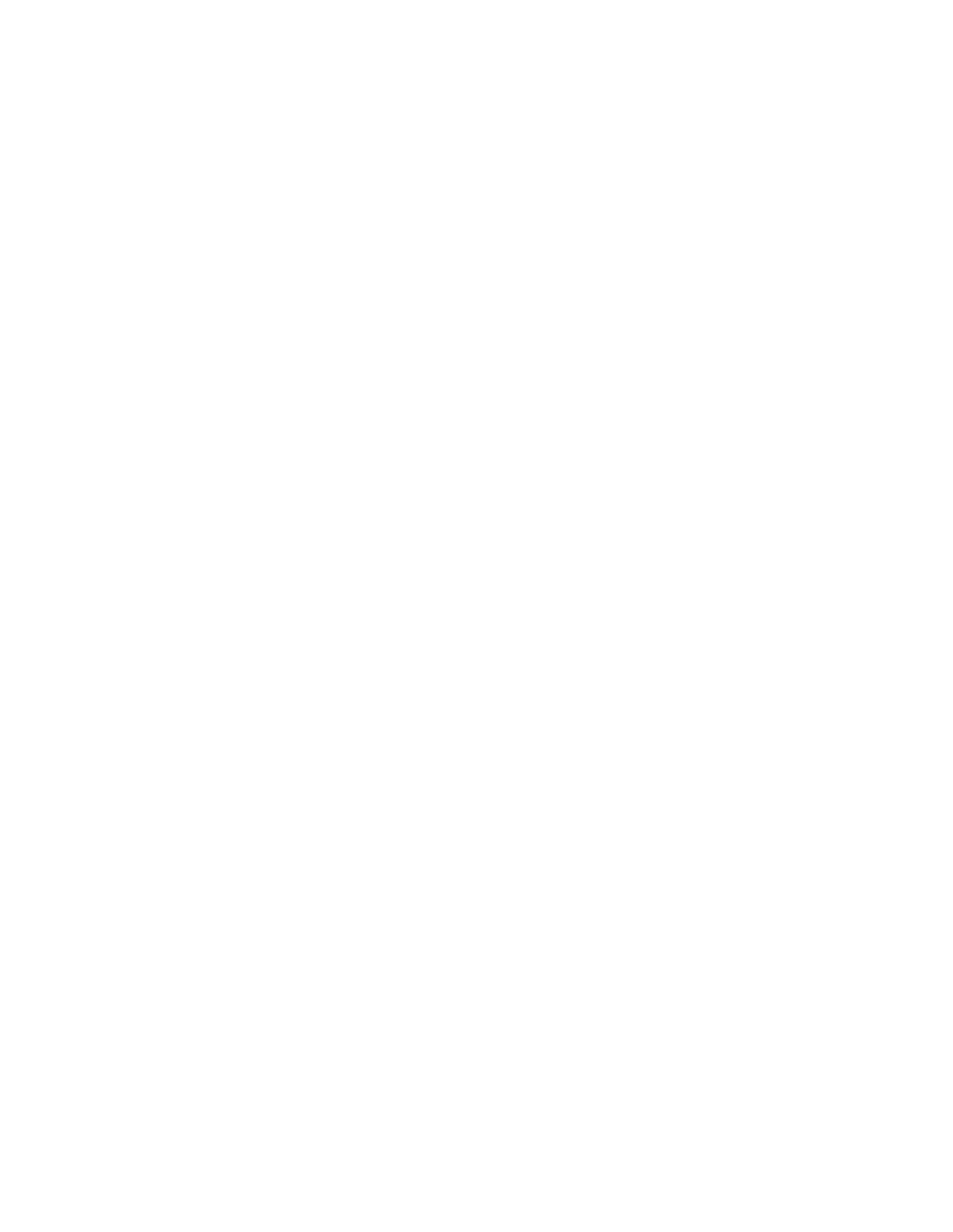#### **PROSTAT® CVM-780 CONTACT VOLTMETER**

| Section | <b>Topic</b>                                 | Page |
|---------|----------------------------------------------|------|
| Ι.      | Introduction                                 | 4    |
| ΙΙ.     | <b>General Descriptions</b>                  | 4    |
| III.    | Theory of Operation                          | 6    |
| IV.     | Notes & Cautions                             | 6    |
| V.      | Receiving & Instrument Setup                 | 8    |
| VI.     | Making Electrostatic Voltage Measurements    | 13   |
| VII.    | Performance Characteristics & Considerations | 14   |
| VIII.   | Capacitance & Accuracy                       | 17   |
| IX.     | <b>Measuring Insulators</b>                  | 18   |
| Χ.      | Recording Measurement from Analog Output     | 18   |
| XI.     | <b>Instrument Maintenance</b>                | 19   |
| XII.    | Warranty                                     | 20   |
|         | <b>General Specifications</b>                | 21   |

Copyright © 2011 by Prostat® Corporation. All rights reserved. Printed in the United States of America. No part of this manual may be used or reproduced in any manner whatsoever without written permission. For information contact Prostat Corporation, 1072 Tower Lane, Bensenville, IL 60106 USA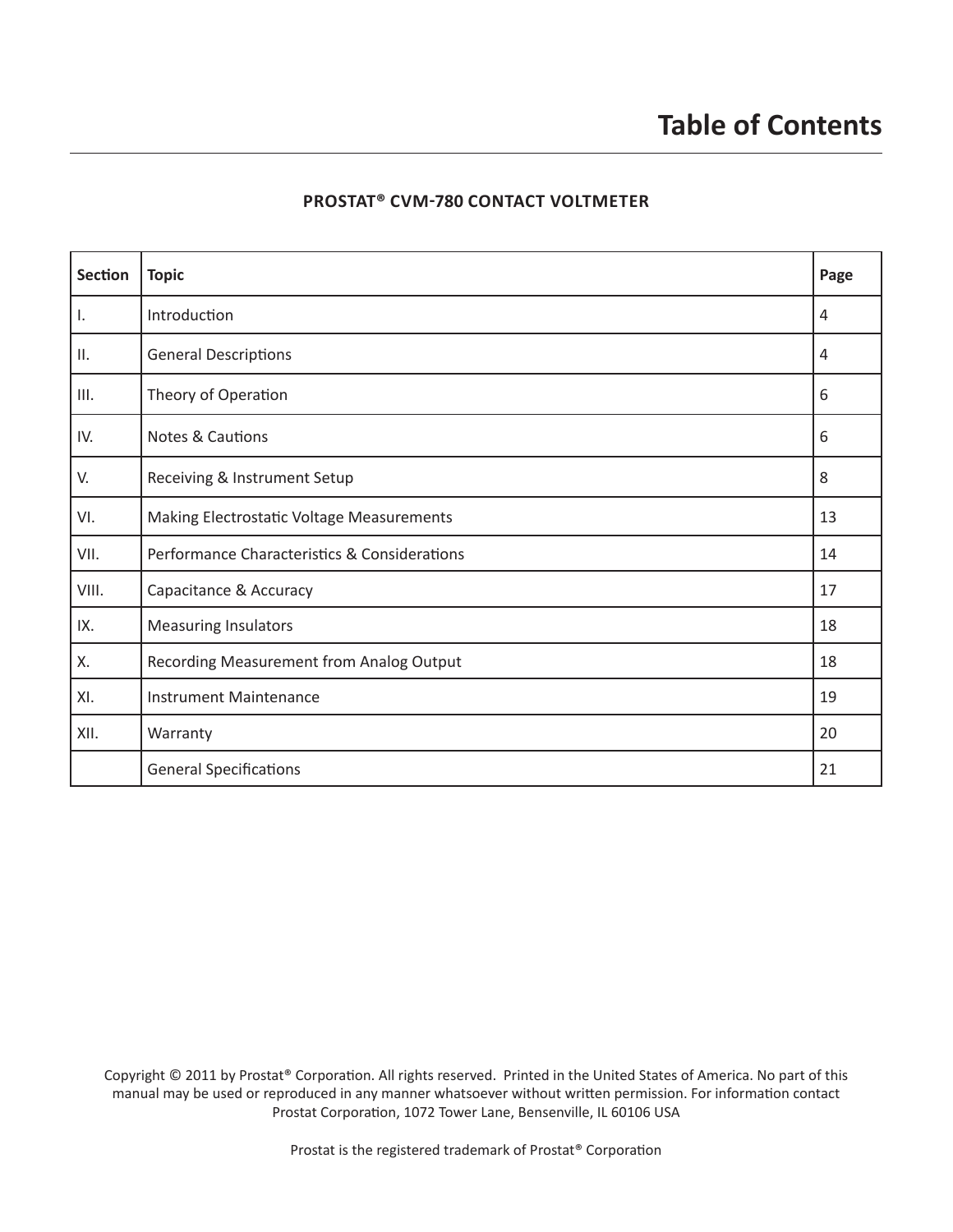#### **I.** Introduction

The Prostat CVM-780 is a portable high impedance voltmeter with an active probe system used for locating and measuring electrostatic potentials on conductors and other materials. Its intended purpose is to determine voltages on critical conductors such as devices and assemblies in electronics industry manufacturing and test environments. It is indispensible for

• Analyzing the electronic manufacturing/test/repair process to determine levels of protection for ESD sensitive devices from Machine Model (MM) and Charge Device Model (CDM) damage, and



- Locating cause(s) of ESD failures.
- Measuring voltages on devices, subassemblies, assembly equipment, fixtures, automatic test fixtures, tools, chassis, mobile equipment, dissipative materials, etc.

The CVM-780 Contact Voltmeter™ combines the ease of use of a digital voltmeter with the high input impedance and low input capacitance of a true electrostatic voltmeter in a small, portable, battery operated package. The contact probe enables you to measure voltages with pinpoint accuracy. Ceramic Probe Tips allow accurate measurement without significant ESD or RF generation. Robust metal tips are supplied for general audit and equipment measurements.

Being a true electrostatic voltmeter, not a field meter means that the CVM-780 reads real voltage, without confusing it with electrostatic field strength, which can be distinctly different. The CVM-780 uses a unique active probe design which is fully guarded and shielded for minimal interference with the surrounding E field. The CVM-780 is powered by rechargeable Nickel Metal Hydride batteries; a compact universal battery charger is supplied for international use. Properly used, the CVM-780 Contact Voltmeter will become one of your most valuable portable ESD Analysis tools.

#### **II.** General Descriptions

The CVM-780 features a large easy to read LED display, analog output, and rechargeable battery in a shock absorbent package, and a specially designed active probe assembly.

- A. The probe assembly is connected to the CVM-780 case using a supplied 6-foot DB9 cable
- B. Ceramic or metal probe tips are used to make direct contact with objects and surfaces under test. Voltage is shared with the probe assembly, the measurement is calculated, and shown on the LED display

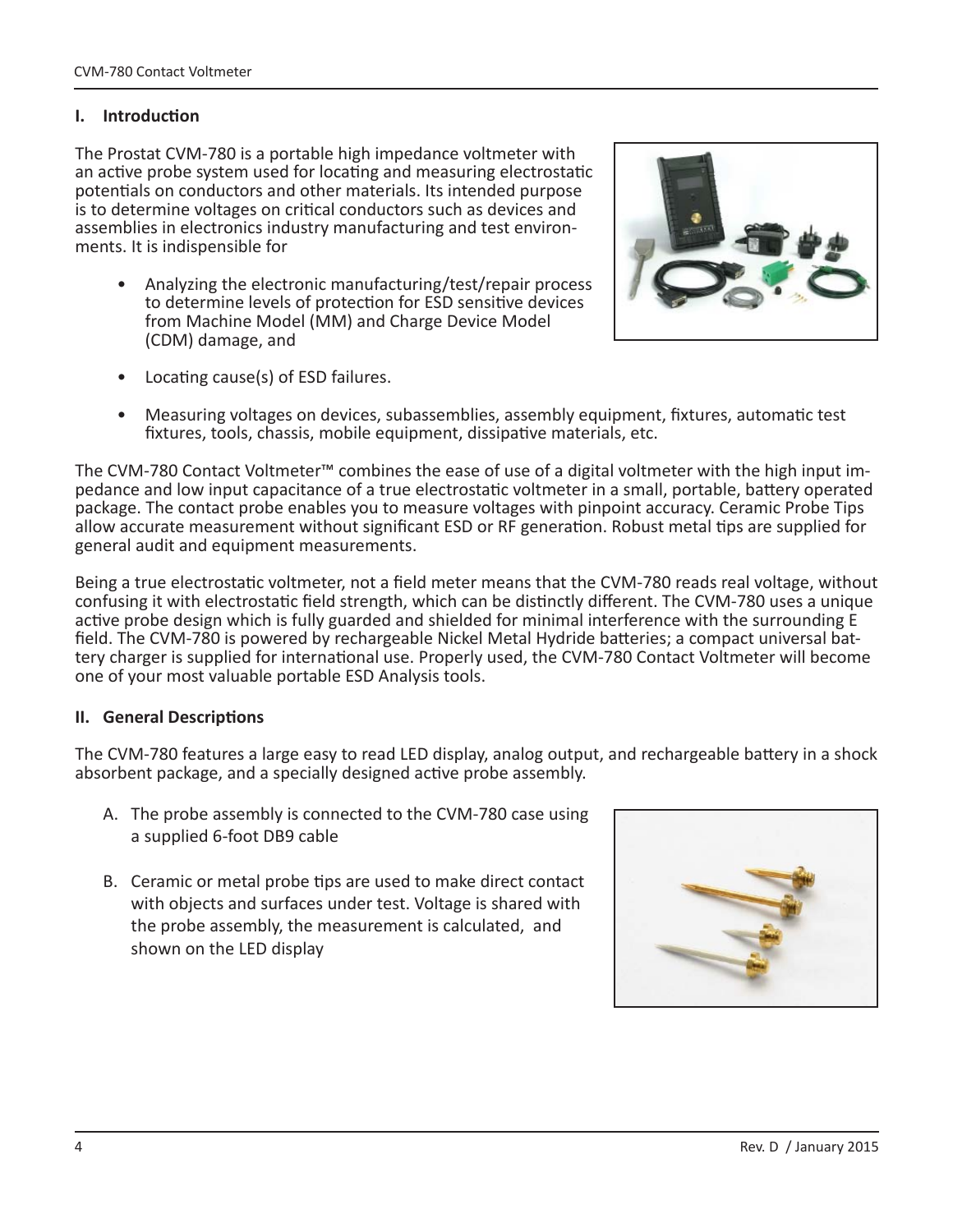#### **IMPORTANT NOTE**

Ceramic tips are fragile and used for direct contact with ESD sensitive devices and assemblies. Metal tips are robust and used to measure equipment, fixtures, tools and other non-ESD sensitive elements.

C. Connect the CVM-780 to a previously tested ground to provide a defined reference for accurate measurements





D. CVM-780 intended measurement range is 0 - ±525 volts in one volt increments. All measurements are immediately shown in the 3 digit LED display. Polarity switching during measurements is automatic

E. The round brass front panel ground plate is used as a zero reference for the instrument. Between measurements the probe



tip (ceramic or metal pin) is placed in contact with the ground plate to confirm the probe tip's zero voltage as displayed on the panel LED. Instrument zero is adjusted using the manual adjustment provided below the LED display.

F. An analog output mini-jack receptacle is provided for monitoring or recording CVM-780 measurements. The analog output jack provides an output of 0.1 millivolt for each 1.0 volt measured by the CVM-780. The output is independent of the meter indication to maximize response time. The output is compatible with the Prostat® PGA-710 or PGA-710B Autoanalysis System™.



G. A universal AC/DC battery charger is provided for charging the AA sized Metal Hydride rechargeable batteries. Battery life is approximately 3.5 hours. Fully charged batteries should provide a full day of measurements if the unit is turned OFF when not in use.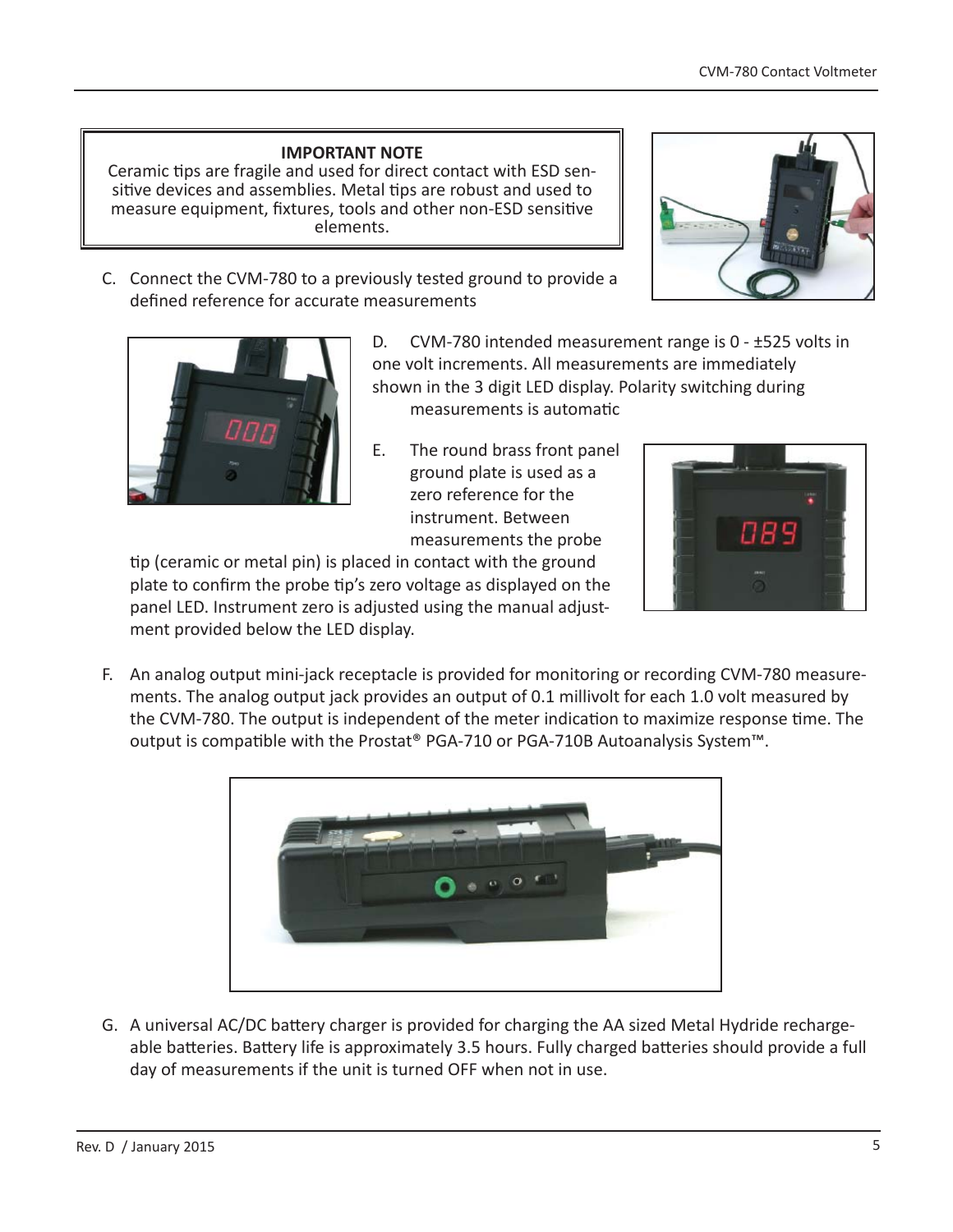- H. A small tip replacement tool is supplied to prevent probe and tip damage when exchanging tips. The tip should never be over Ɵ ghtened
- I. An outer removable rubber boot reduces mechanical shock during portable operations and provides an easel stand during use.



J. few alcohol prep wipes are included to periodically clean the black insulator mounted at the front of the probe assembly. The wipe may be used to clean the probe and instrument cases. **DO NOT USE** the alcohol wipes on the display LED.

#### **III.** Theory of Operation

The CVM-780 operation is quite unique.

- A. As the probe tip of the CVM-780 approaches a charged conductor it senses the conductor's charge. The tip is driven by the probe to match the conductor's polarity and increases tip voltage as its distance to the conductor decreases.
- B. While tip voltage continues to increase as it approaches the charged conductor, the CVM-780 probe tip does not reach the conductor's full voltage until it physically contacts the charged conductor.
- C. At the moment of contact a small transfer of electrons occurs from the conductor to the CVM-780 tip that completes the measurement. The probe tip voltage will be well within
	- 1. 5% of the conductor's original voltage, ±2 counts from ±25 to ±525 volts, and
	- 2. Within 10% ±2 counts at <±25 volt measurements.

Therefore the change in conductor voltage at moment of tip contact is very small.

- D. Though very small electron transfer occurs at moment of contact, there is no measureable "ESD" event when employing ceramic tips. The small amount of electron transfer is controlled by both tip and probe design. Also, there is no significant RF generated because the electron transfer is small and "relatively slow" to avoid a discharge event.
- E. The resulting measurement accuracy depends on the actual voltage of the conductor, the length and types of probe tips, and the influences in the measurement environment. Environmental influences include presence and movement of objects and bodies, ambient conditions, and size of objects and their distance to ground (Capacitance).

#### **IV.** Notes & Cautions

The CVM-780 is a precision instrument designed to measure electrostatic DC voltage.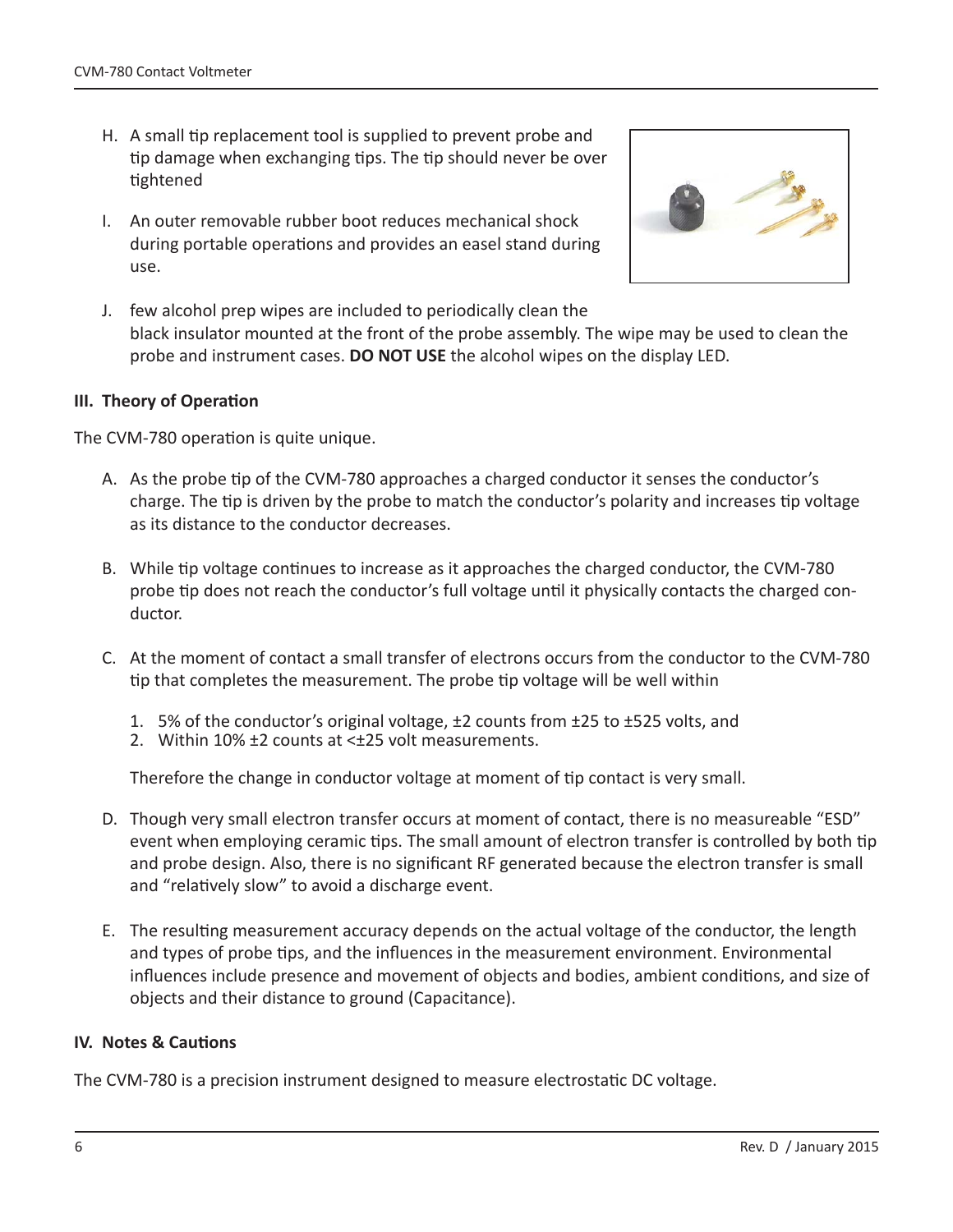- Do not use the instrument or probe assembly for AC measurement applications
- Do not expose the instrument it to shock or excessive moisture.
- Use good measurement practices at all times.

Warranty is **VOID** if either the instrument case or probe assembly are opened or misused. There are no user adjustments inside the instrument or probe assembly. Contact Prostat Corporation for service, further information and operational suggestions

#### **WARNING**

**HIGH VOLTAGE:** Internal instrument and probe voltage can exceed ±575 volts.

- **DO NOT OPEN** the instrument case or probe assembly as painful personal shock may occur.
- **DO NOT INSERT METAL OBJECTS** into instrument connectors
- **DO NOT CONNECT** any unauthorized instrument, fixture or device to the CVM-780 instrument or probe assembly as permanent equipment damage and, or an unsafe condition may occur.
- **DO NOT USE IN FLAMMABLE OR COMBUSTABLE ENVIRONMENTS** when metal probe tip is installed

**CAUTION:** The CVM-780 probe assembly uses very sharp pin-like ceramic and metal tips for measurements that will cause painful and possibly serious injury if not handled with care.

- Keep probe tip covered with supplied probe tip cover when not in actual use.
- Store reserve tips in supplied foam lined plastic accessories case
- DO NOT make contact to people with ceramic or metal pin tips; REMOVE pin tips when making personnel measurements

**CAUTION:** The CVM-780 instrument is designed to measure electrostatic voltage on objects; **Do not measure AC energized circuits with this instrument**

**CAUTION:** The operator is grounded during normal operations while holding the probe assembly. Do not make contact with, or touch energized AC circuits with your free hand or the probe tip assembly

**CAUTION:** This instrument is not intended for use in flammable or combustible environments

**NOTE:** Ceramic and metal measurement tips are supplied with this instrument. Tips are costly to replace and may be easily damaged. Handle them with care; store them in the supplied accessory box.

**Ceramic & Metal probe tips are not covered by warranty. Lost or damaged tips can be replaced by con**tacting your Authorized PROSTAT Reseller.

**NOTE:** The CVM-780 must be connected to an approved ground for proper operation and accurate measurements

**NOTE:** The CVM-780 is powered by rechargeable metal hydride batteries. Dispose of depleted batteries in a safe manner and in accordance with local laws and ordinance.

**NOTE:** DO NOT OPEN the instrument or probe assembly. There are no customer serviceable parts or adjustments inside the instrument package or probe assembly.

The CVM-780 has been in test and use for over 2 years prior to manufacture for general ESD applications.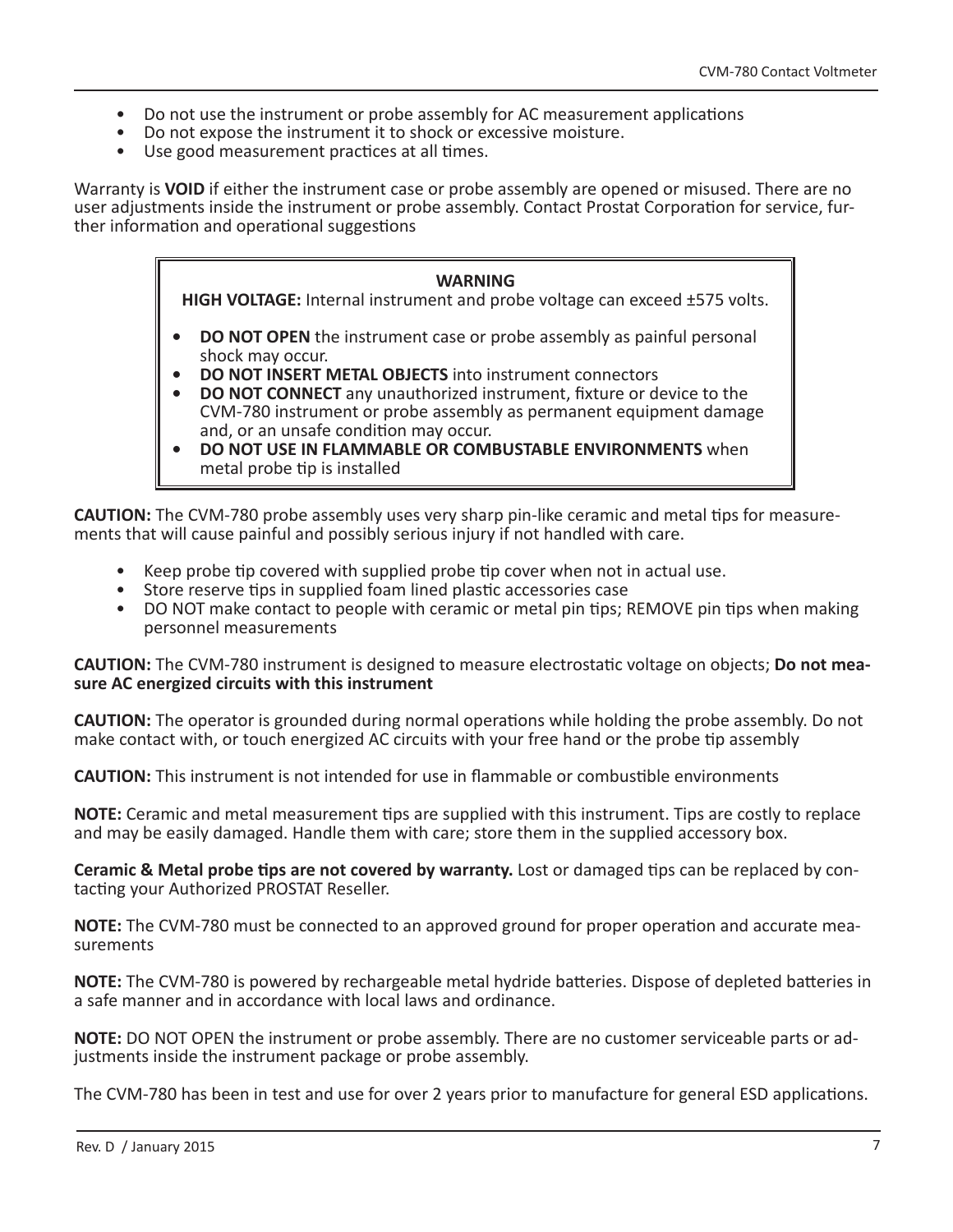It has proven itself reliable and quite stable. The customer should have few if any problems with this unique instrument. If after examining this manual and you have questions, contact Prostat or its Authorized Resellers for assistance. See the "Warranty" section later in this document for detailed information regarding further coverage and support.

Prostat Corporation assumes no liability in the event of instrument misuse, ignoring above Notes, CAU-TION's and WARNING's. Should the instrument be opened or serviced by unauthorized personnel or damaged by misuse, all liability, repair, replacement and freight costs are the customer's responsibility.

#### **V. Receiving & Instrument Setup**

The CVM-780 meter assembly, probe and accessories set is shipped in foam lined shipping package and includes the following items:

A. CVM-780 Meter Assembly with 4 each rechargeable Metal Hydride batteries (AA size) installed during initial assembly and test.







- B. Rubberized "boot" to enhance instrument protection during mobile operations, which incorporates an easel stand to assist viewing during measurements.
- C. CVM-780 Probe assembly is an active assembly equipped with precision electronics. Its sensing tip is protected by a removable tip cover.
- D. Probe/Meter DB-9 style cable connects the meter assembly and active probe
- E. Universal battery charger for recharging installed metal hydride batteries

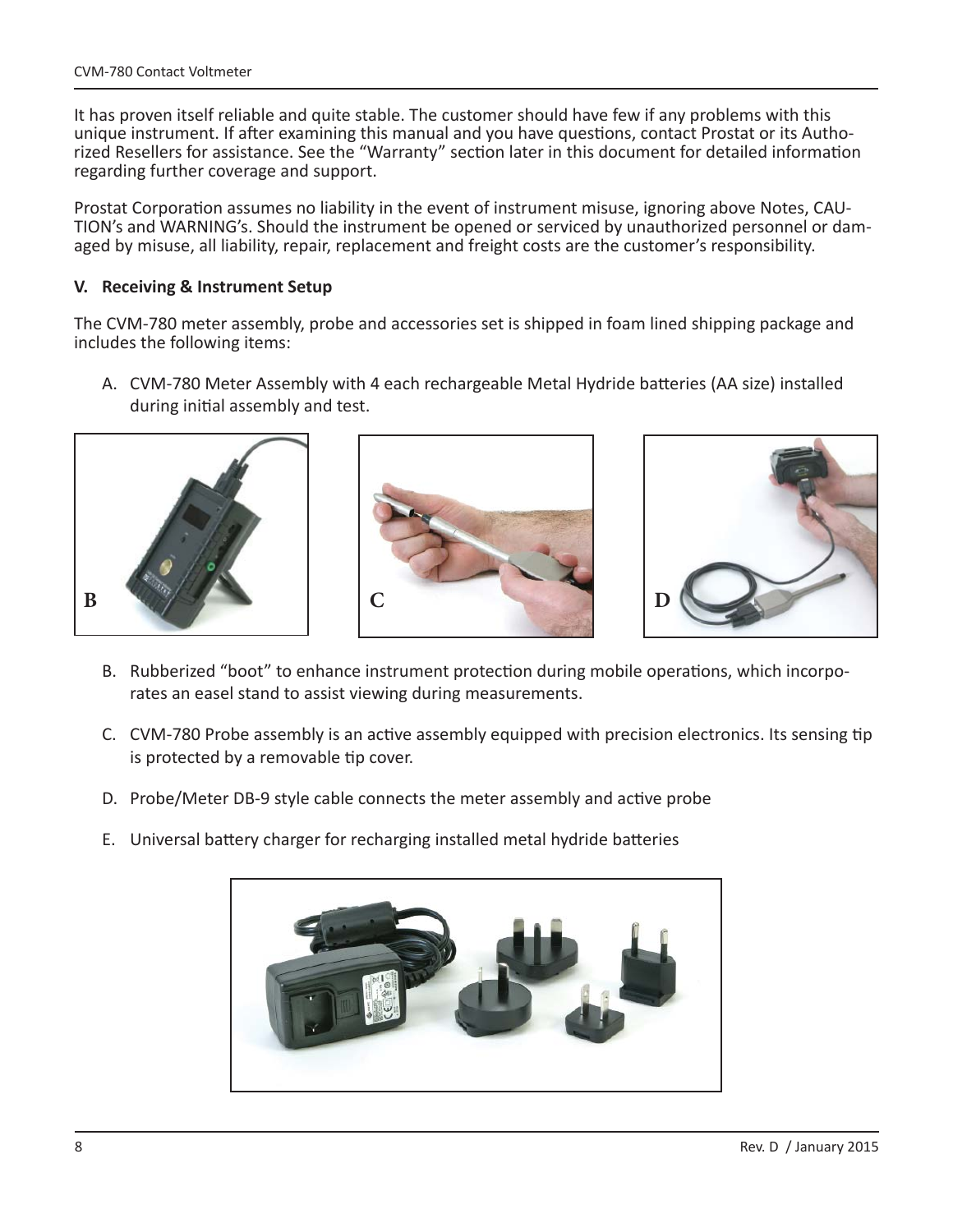#### CVM-780 Contact Voltmeter

- F. Accessories box containing
	- 1. 2 Metal probe tips, approximately 0.9 and 0.4 inches
	- 2. 2 Ceramic probe tips, approximately 0.9 and 0.4 inches
	- 3. Tip installation and removal tool
- G. Q007B ESD Grounding Cube for connecting to equipment ground in North American facilities
- H. PFP-861LL 72 Inch Green ground lead
- I. Heavy duty bulldog clip supplied for connection to ESD common point ground points



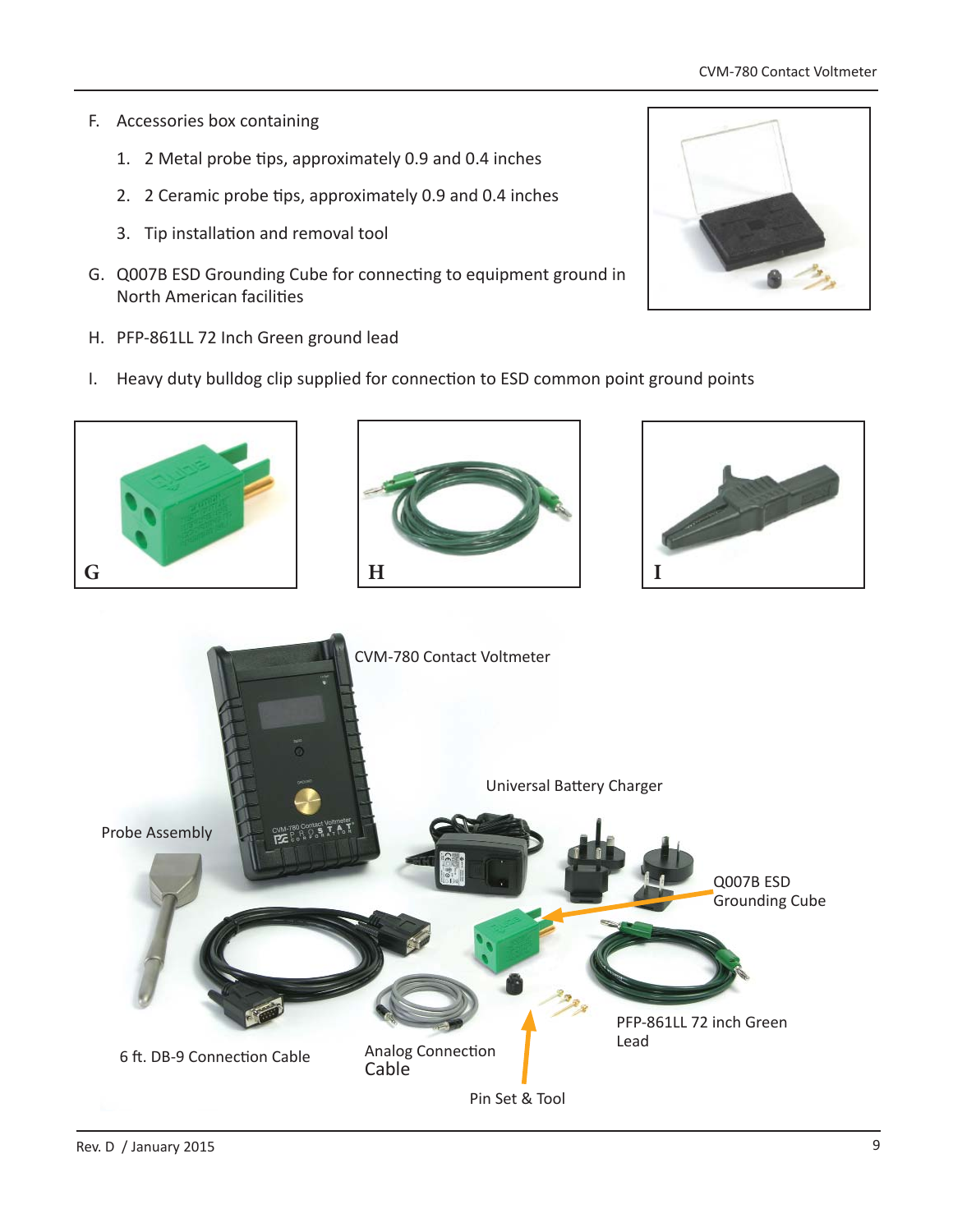

**Front Panel** Side Panel

- J. Before using the CVM-780 fully charge the metal hydride batteries using supplied universal battery charger.
	- 1. Plug charger into a standard AC outlet. Use appropriate adapter if necessary.
	- 2. Plug charger's DC output connector firmly into the CVM-780 charging receptacle located in the side panel of the Meter assembly
	- 3. Battery charging LED will be ORANGE during charging and GREEN when charge is completed.
	- 4. Disconnect the charger from AC when charge is complete and for mobile operations



- K. Install a ceramic or metal probe measurement tip at the front end of the probe assembly
	- 1. Remove the tip cover by PULLING it straight off the probe. Avoid twisting the cover during its removal or installation.
	- 2. Select an appropriate tip from the accessory box.

**CAUTION:** Probe Tips have very sharp points – handle them with care to avoid injury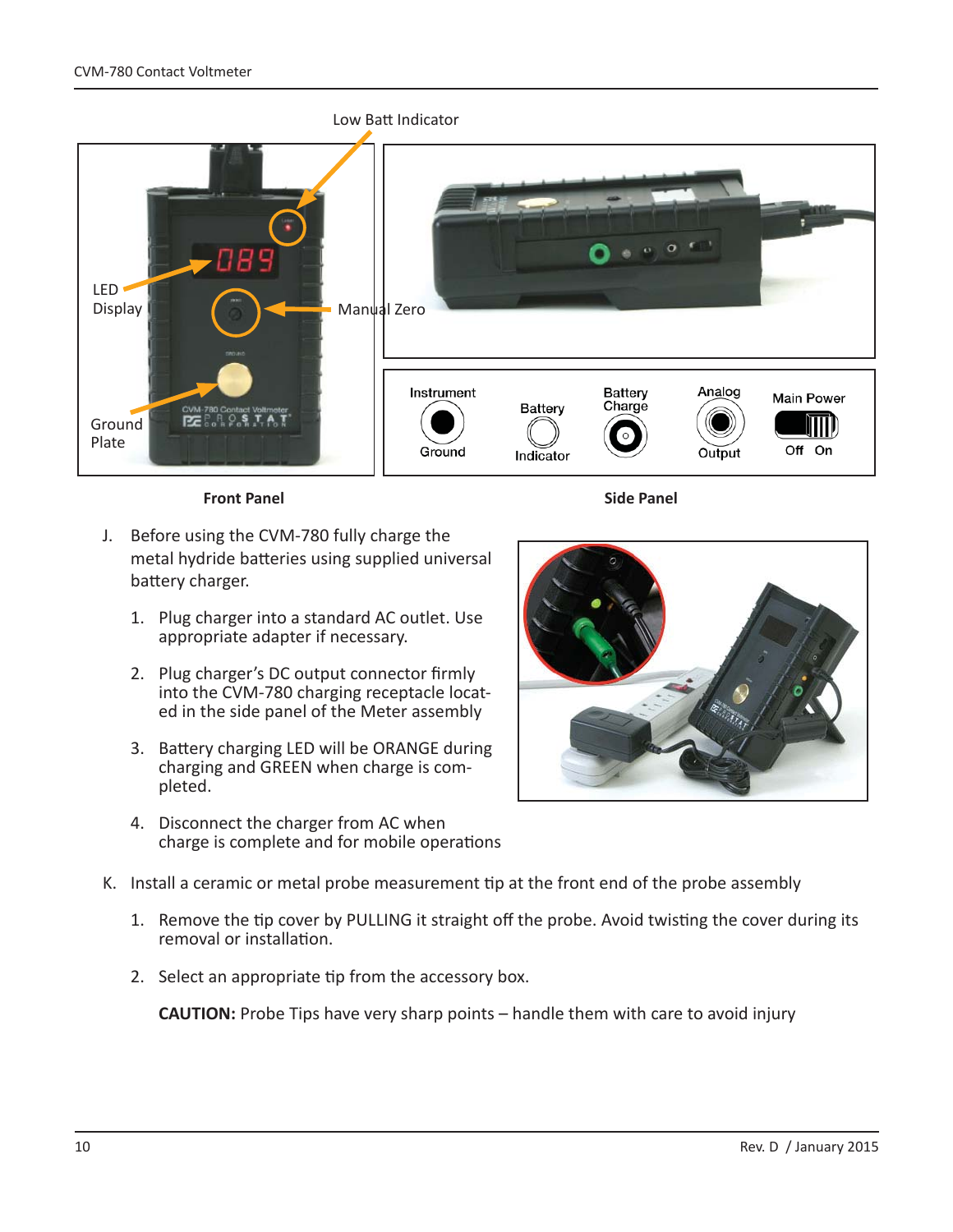



3. Ceramic tips are used for making direct contact with ESD sensitive parts and assemblies during precision measurements

**NOTE:** CERAMIC TIPS ARE FRAGILE. They are brittle, and should be handled carefully to avoid damage. Tips are not covered by warranty and are costly to replace.

- 4. Metal tips are used for general audit and equipment measurements
- 5. Short tips (0.4 in) provide greater accuracy than long tips (0.9 in) See Performance Characteristics for detailed information
- 6. Use the supplied tip installation and removal tool to install the selected tip.
- 7. Simplify installation by inserting the pin point into the installation tool.
- 8. Place the threaded pin base into the front probe gold threaded receptacle
- 9. Screw the pin clockwise until just finger tight and seated into the threaded receptacle.







**NOTE:** DO NOT OVER TIGHTEN TIP DURING INSTALLATION. Excess torque may damage the probe assembly or pin and cause difficulty during tip replacement.

10. The supplied tip tool is used to install and loosen the tip during replacement



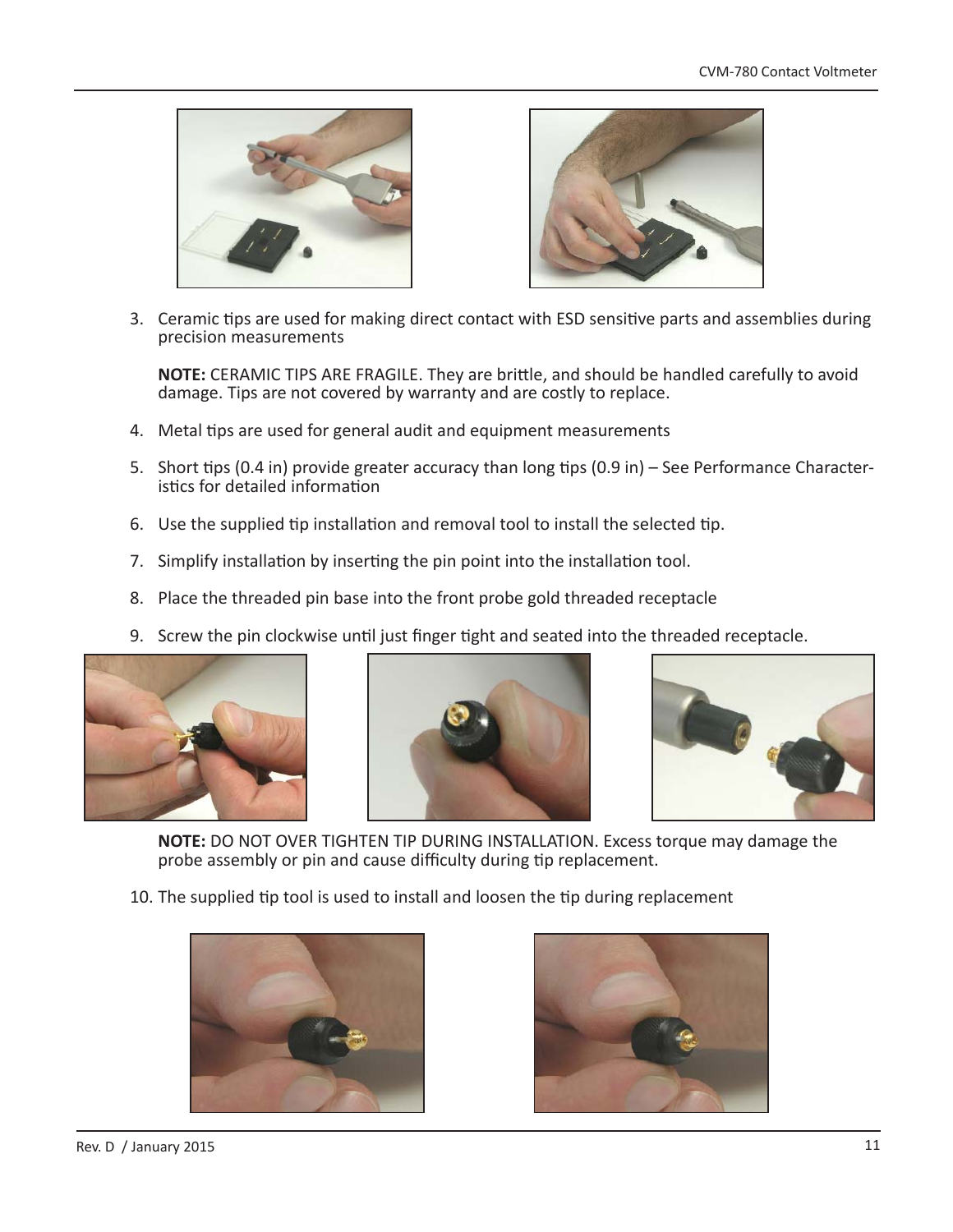- 11. Always replace probe tip cover to prevent damage to tips and to avoid personal injury when
	- a. probe is not actually in use
	- b. during transport
	- c. While in storage.
- L. Connect the Probe and Meter assemblies using the DB-9 cable
	- a. Carefully insert the 9 pin cable/meter connectors to the meter front end panel and to the probe connection box. Secure them in position with the installed thumb screws. Do not over tighten.
	- b. Insure the DB-9 cable is not twisted or kinked





**CAUTION:** Avoid tangling or catching the cable on foreign or moving objects during use

- M. Connect the CVM-780 to an earth ground
	- a. Insert the Green ground wire banana in the green Ground receptacle located on the side panel of the Meter assembly.
	- b. Connect the free end of the ground wire to ground using the supplied grounding block or alligator clip

**NOTE:** the CVM-780 must be connected to an approved ground for proper operation and accurate measurements

**CAUTION:** Avoid tangling or catching the ground wire on foreign OR MOVING objects during use



**CAUTION:** The operator is grounded during normal operations while holding the probe assembly. Do not make contact with, or touch energized circuits with your free hand or the probe tip assembly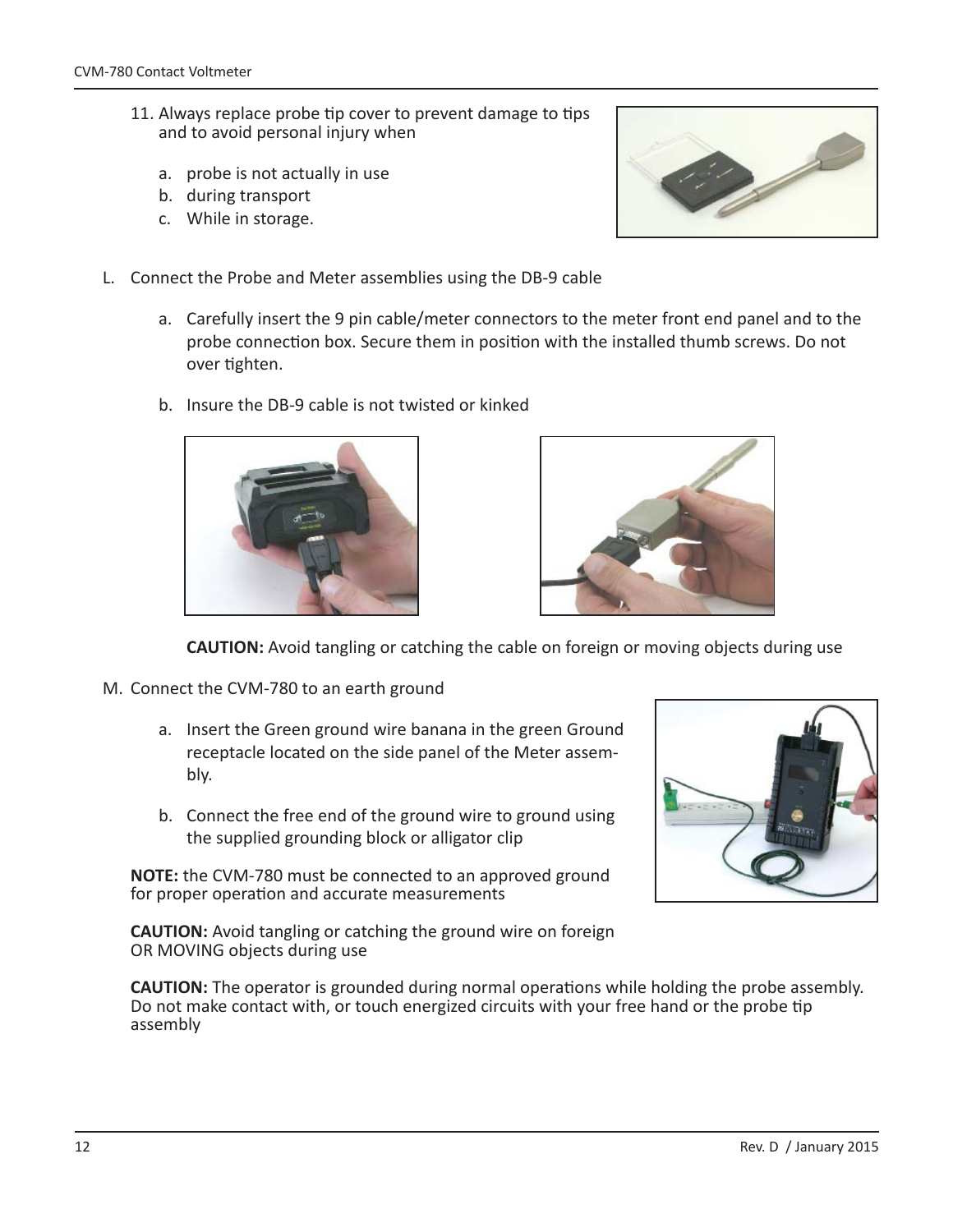### **VI. Making Electrostatic Voltage Measurements**

The CVM-780 is designed to measure electrostatic voltage on conductors without discharging the object in question. When using metal probe tips, a slight voltage differential during metal to metal contact will cause low level ESD and RFI generation. When using a ceramic probe tip small ESD events and low level RFI generation are avoided. Use the following guidelines for making measurements on conductors. These procedures assume the above receiving and setup steps above are completed, and all cautions and warnings are followed.

- 1. Release the easel stand at the back of the unit and stand the CVM in a semi vertical position. Place the instrument on a stable platform, or hand hold the instrument with the easel retracted
- 2. Locate the power switch on the side panel and slide it toward the meter's front end to the ON position.
	- a. The front panel LED display will illuminate
	- b. The instrument is energized for operation
- 3. Remove the probe tip cover by pulling it straight off. Do not twist the cover unnecessarily.
- 4. Place the probe tip in direct contact with the round brass ground plate on the instrument's front panel
	- a. The LED should indicate 000
	- b. To adjust LED indication while the probe is grounded, turn the slotted Manual Zero knob until the LFD indicates 000





NOTE: Ground the tip using this procedure between measurements

### **OPERATIONAL NOTE**

When the probe tip is not in contact with ground or making a defined measurement, the measurement system is "floating". When floating free of a contact measurement any indicated displayed voltage is normal and not meaningful. (See Instrument Maintenance, below.)

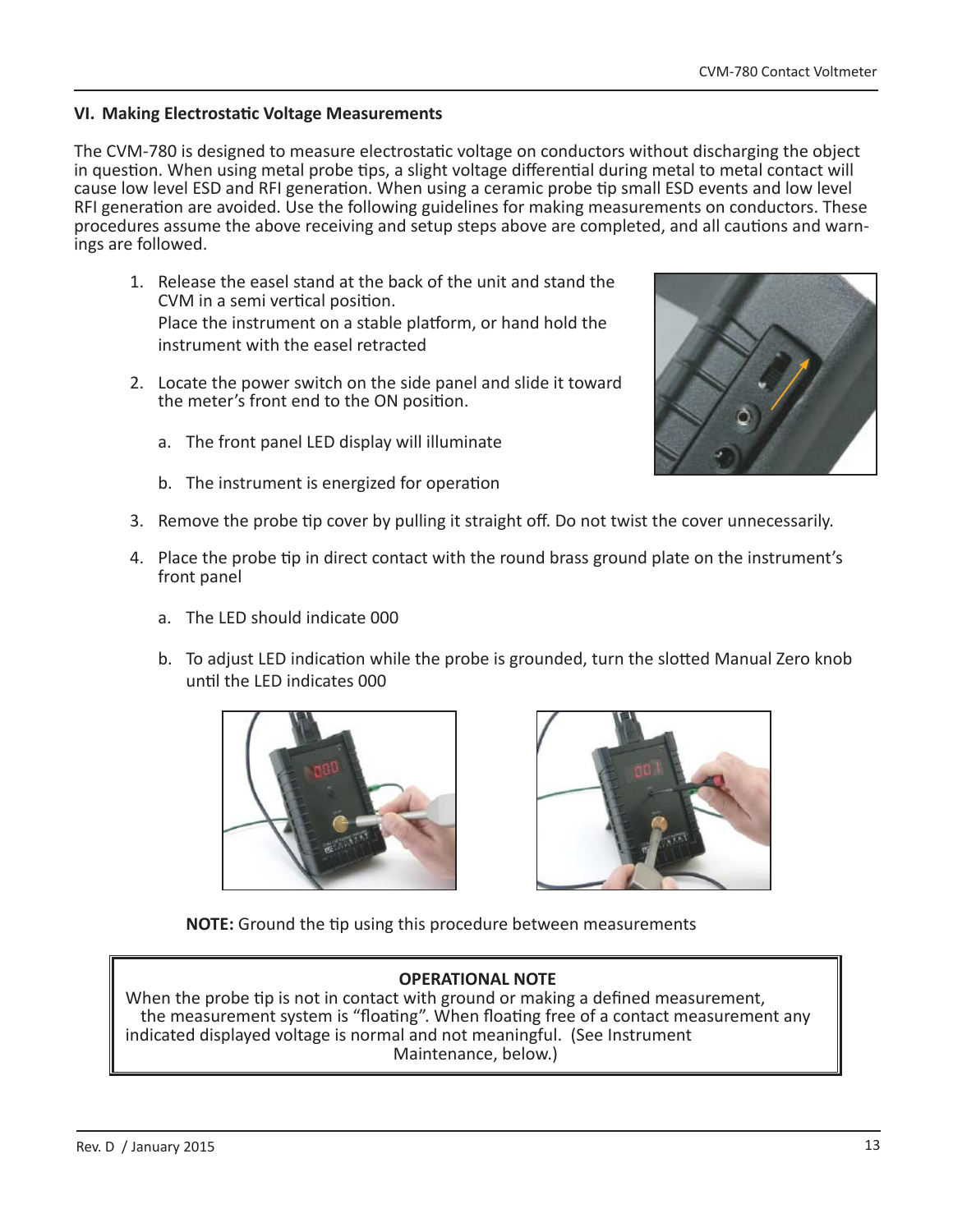- 5. Once the probe is zeroed touch the tip to the conductive object being measured
	- a. Hold the probe steady with slight pressure on the tip. Avoid Ɵ p damage, **DO NOT APPLY EXCESSIVE PRESSURE TO THE TIP**
	- b. The voltage measurement will be seen on the front panel LED display
	- c. Indicated voltage will stabilize quickly, usually within 2 to 5 seconds
	- d. Should changes in displayed voltage occur during measurement they are typically due to:
		- i. Natural ionization of the electrostatic charge to air
		- ii. The effect of nearby ionization
		- iii. Capacitive coupling with moving objects and personnel nearby
		- iv. Charging or Discharge of the conductive object being measured by means other than the CVM-780 measurement
- 6. Ground probe tip to the front panel ground plate between measurements
- 7. Turn the CVM-780 power switch to OFF when instrument is not in use, and replace probe tip cover
- 8. If Low Batt LED on front panel illuminates, recharge the unit's batteries. **Note:** The CVM-780 may be used for measurements during charging. However, as battery voltage will be changing during the charge be sure to ground and re-zero the probe tip between measurements.



While CVM-780 measurements are easily performed, one should develop and practice a consistent technique to make accurate measurements with the CVM-780. Grounding the instrument is important for accurate results because "ground" is the instrument's zero reference for its measurement circuit.

The CVM-780 probe is "active". Its internal components assess tip voltage as it approaches a charged conductor. It communicates with the instrument package to increase, and provide similar tip voltage upon contact with the conductor being measured. The front panel LED displays tip voltage measurements upon contact with an object or material.

Once the measurement is obtained, separation from the conductor being measured does not reset the probe to zero. In effect it remains at a similar voltage as the last measurement, or may "float". Grounding the tip between measurements resets the system to zero as can be seen of the front panel LED display.



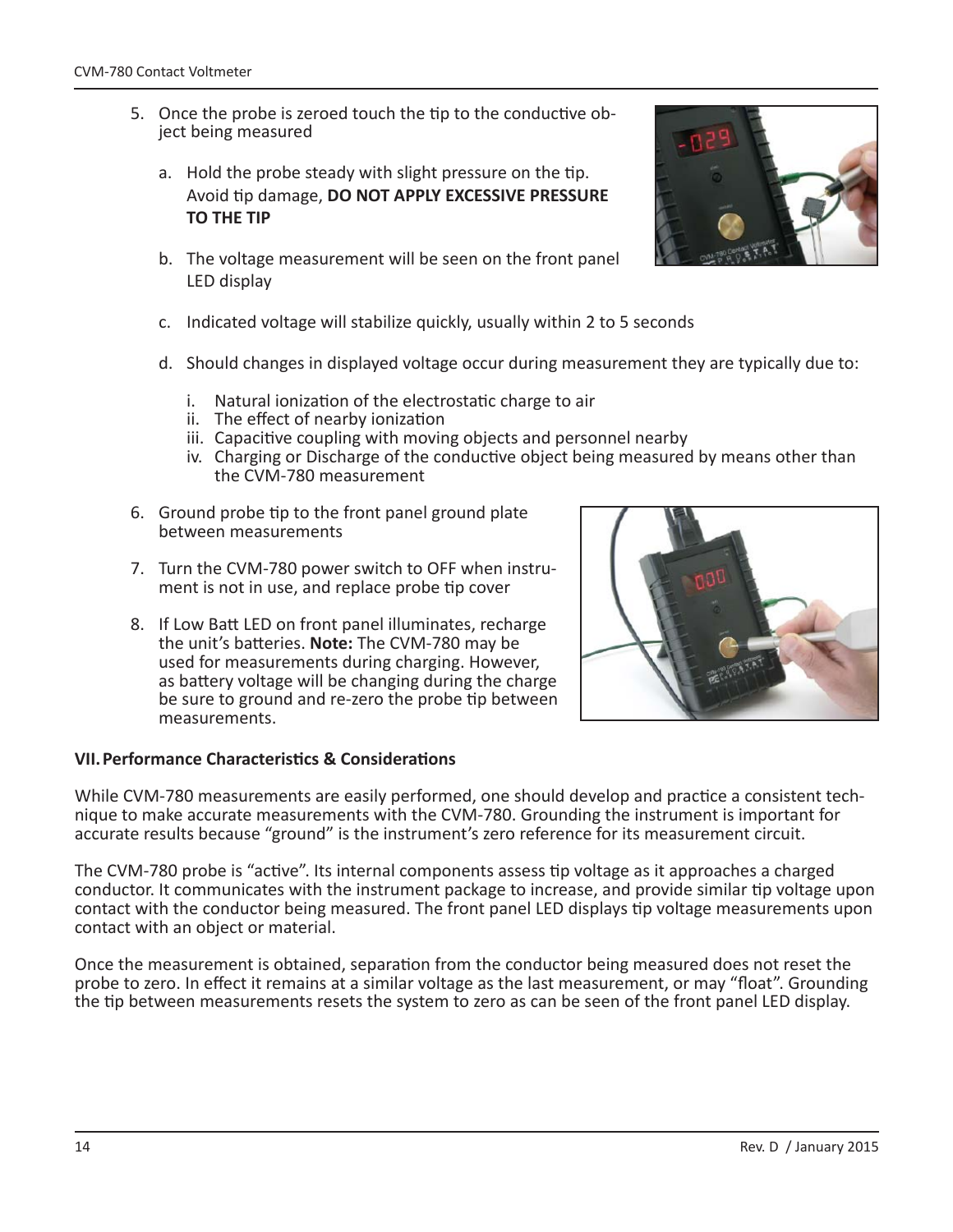#### **NOTE**

When the probe tip is not in contact with ground or making a defined measurement, the measurement system is "floating". When floating free of a contact measurement any indicated displayed voltage is not meaningful. (See Instrument Maintenance, below.)

#### Tip Selection

Tip selection is a matter of practicality, but will influence measurement accuracy. Typical measurement error is quite small regardless of tip selection:

<sup>≤</sup> ±5%, ±2 Counts from ±25 to ±525 Volts ≤ ±10%, ±2 Counts from 0 to ± 25 Volts



However, performance accuracy will vary within these tolerances depending on tip material and tip length. Comparative measurements indicate the following general guidelines for tip performance.

| Metal Tips                 | Largest deviation from reference  | Small ESD/RFI |
|----------------------------|-----------------------------------|---------------|
| Ceramic Tips               | Smallest deviation from reference | No ESD/RFI    |
| Long Tips $(0.9 - 1.3'')$  | Largest deviation from reference  |               |
| Short Tips $(0.4 - 0.6'')$ | Smallest deviation from reference |               |

Consequently, the least accurate tip is a long metal tip; while the most accurate is a short ceramic tip. In all cases, accuracy will also vary based on technique, ambient conditions, ground reference quality and other variables discussed below.

#### Measurement Error

When measuring a constant, precision DC voltage reference, error is typically 1 volt or less, but always equal to or less than ±2 volts. The circuit is capable of measuring the instrument's entire voltage range, as follows:

#### **ITEM No. TARGET**

| 1Α  | 500 V < $+5$ V   |
|-----|------------------|
| 2A  | 100 V $\lt$ +2 V |
| ЗA  | $50 V < +2 V$    |
| 1 B | $10 V < +1 V$    |

This procedure confirms the ability of the CVM-780 to measure DC voltage accurately, as would be expected of any good quality DC voltmeter. Variables within the error range are usually attributed to manual zeroing of the instrument to ground. Indication of practical measurement performance error in process applications is a different matter and most important.

There are many variables in the manufacturing environment that will influence measurement performance of a contact voltmeter. To minimize those variables and estimate instrument measurement error, contact measurement of a charged precision 20 pF capacitor is made while the capacitor's voltage is monitored by a second high impedance contact voltmeter. The procedure creates a stable contact voltage measurement situation, as follows: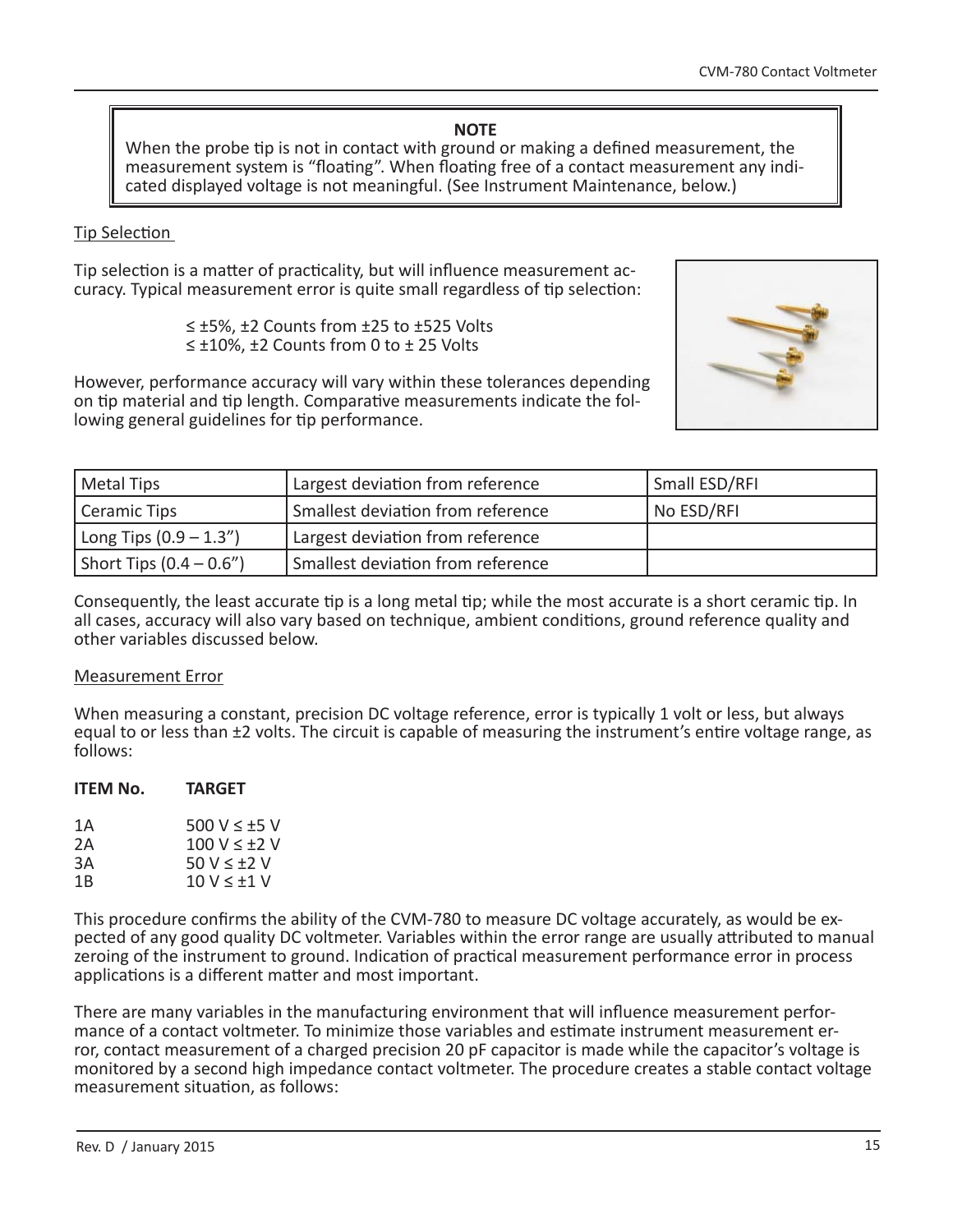- 1. A 20pF is placed on a ground plane and a high impedance contact voltage probe connected to its charging conductor.
- 2. The capacitor is charged to a defined voltage using a precision DC voltage supply.
- 3. The CVM-780 under test is grounded and its probe zeroed.
- 4. The capacitor's charged conductor is measured with the CVM-780 under test.
- 5. The CVM-780's measurement deviation from the (a) initial capacitor's reference voltage before contact by the CVM under test and (b) the installed voltage monitor after test are recorded.
- 6. The data is then used to calculate the capacitor's voltage change due to the measurement and any deviation seen between the installed reference instrument and the unit under test.

Typical measurement deviation is summarized below.

#### **Performance Measurements using Reference 20pF Capacitor**

| <b>ITEM No.</b> | % DEV. FROM INITIAL CAPACI-<br><b>TOR VOLTAGE</b> | <b>TEST UNIT DEV FROM 2nd</b><br><b>MONITOR CVM</b> |
|-----------------|---------------------------------------------------|-----------------------------------------------------|
| 1C              | 450 - 525 V < $±5\%$ ±2 Counts                    | $\leq \pm 2$ Volts                                  |
| 2C              | 75 - 150 V < ± 5% ± 2 Counts                      | $\leq \pm 2$ Volts                                  |
| 3C              | 40 - 65 V < ± 5% ± 2 Counts                       | $\leq \pm 2$ Volts                                  |
| 4C              | <25 V < $\pm$ 10% $\pm$ 2 Counts                  | $\leq \pm 2$ Volts                                  |

In the Performance Measurements table, above, the % DEV. FROM INITIAL CAPACITOR VOLTAGE is the total voltage change of the charged, monitored capacitor when the CVM under test makes contact with the reference capacitor's conductor. At the moment of contact by the CVM under test, the reference capacitor system voltage changes slightly. The percent change from the capacitor's initial voltage is based on a combination of two elements (a) the additional capacitance of the probe assembly tip to that of the floating capacitor and (b) some inevitable electron transfer between the capacitor conductor and the probe tip.

The instrument monitoring the capacitor and the CVM-780 under test are both high impedance contact voltmeters with very low capacitive loading on the measurement. Consequently, if well zeroed and properly grounded they should each measure the same voltage on the capacitor after contact of the CVM-780. under test. Any error would be that of operator zero adjustment and ground anomalies. Thus a 2 volt or less difference between the two voltmeters would be considered acceptable.

Note that the precision reference capacitor is used to confirm CVM-780 performance by providing a stable voltage platform. The use of charge plate monitors in CVM-780 performance testing is avoided because (a) while total CPM capacitance changes at the moment of probe contact, (b) total CPM capacitance varies dramatically with its design and surroundings, including the operator and other moving objects in the vicinity. Using a reference capacitor minimizes these measurement variables.

Thus, in real world the accuracy of practical CVM-780 measurements of a conductive object are based on:

- The object's capacitance and charge in combination with
- The probe assembly's capacitance
- Ambient conditions
- Process dynamics
- The small transfer of electrons between the probe tip and the object under test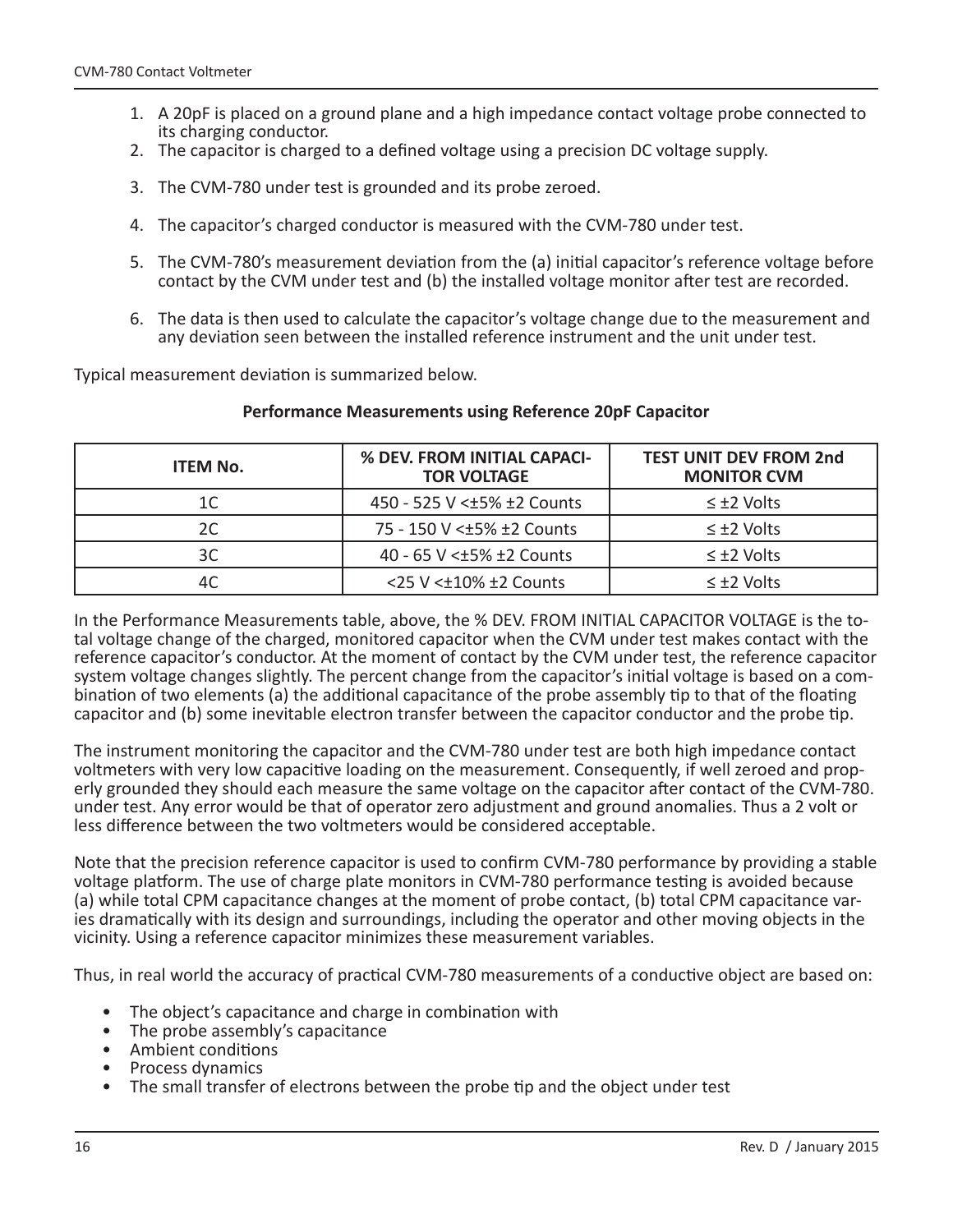Understanding these variables and the process conditions heightens the value of the operator's measurements.

#### Metal Tips

Metal tips are far more robust than ceramic materials and less prone to damage. These tips are provided for general audit and analysis measurements of equipment, chairs, carts, material handling items, tools, fixtures, etc. where many voltage measurements may be required, but close tolerance accuracy, minor voltage discharge and low level RF generation are not major factors. Metal tips should be used in these applications to minimize use and potential damage to ceramic tips.

Note that when using metal tips to measure conductors the slight differential voltage between the tip and the conductor at the moment of contact will result in some electron transfer. This, in turn, creates a very small ESD event, and results in low level RFI signal being generated. These events are not harmful in all but the most sensitive environments, are difficult to see and usually not measureable in most applications. However, this is why metal tips are recommend for general audit measurements and ceramic tips for ESD sensitive device and assembly measurements.

#### Ceramic Tips

Ceramic tips provide the most accurate contact voltage measurements, and do so without causing a measureable ESD event or the resulting generation of RFI. These materials are compounded and formed to provide a controlled transfer of electrons upon contact with a conductive object. They are ideal for direct contact measurement of ESD sensitive devices and assemblies, or in areas and situations where any ESD or RFI may pose a problem.

Unfortunately, the ceramic tips are fragile, quite brittle and can be easily damaged if one is not careful. In addition, replacements are costly. When making general measurements use the metal tips and preserve your expensive ceramic tips for critical device and assembly applications.

#### **VIII. Capacitance & Accuracy**

Actual accuracy is dependent on the user's steady and reproducible technique, and environmental dynamics. In particular, capacitance (C) of the item being measured relative to ground and other nearby objects. This is based on

And,

 **Q = CV**  $\frac{Q}{C}$  = V **C** 

Where,

**Q** = Charge on the object

**C** = Capacitance of the item under test related to its size and distance to ground and other objects

 $V =$  Resulting voltage on object

Thus, any nearby movement of equipment components, personnel or objects may influence the item under test's capacitance and subsequently its voltage. In a relatively non-dynamic environment measurements are very accurate and stable. As a guideline, define the measurement environment as the operator and objects within 1 to 2 feet of the item being measured.

The effect of capacitance can be easily demonstrated. Apply voltage to the floating plate of a Charge Plate Monitor (CPM). A standard six inch CPM will have a capacitance of approximately 20pF. While observing the CPM's plate voltage move your hand slowly back and forth near the surface of the floating plate. If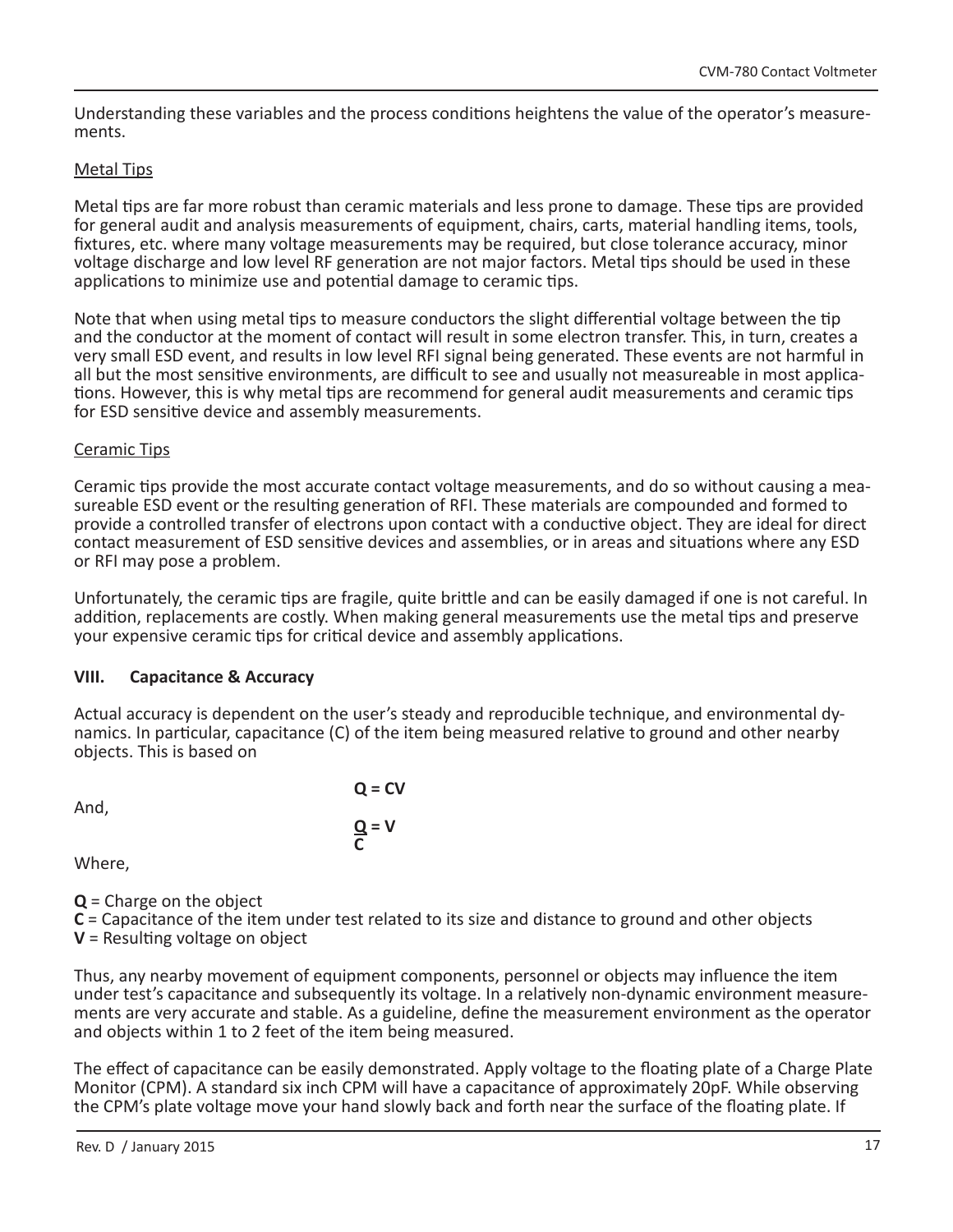you are grounded your capacitance will cause voltage measurement variance as your hand approaches, and then leaves the CPM's immediate vicinity. If you are ungrounded, your combined body charge, field and capacitance will have a significant impact on the plate's measurement. Repeat the measurement while measuring the approximate voltage of the CPM floating plate with the CVM-780. You will see a similar shift in voltage as someone else's hand approaches, and then leaves the vicinity of CPM's surface.

The relationship of Charge (**Q**), Capacitance (**C**) and Voltage (**V**) is the essence of electrostatic measurement and analysis. Prostat uses this relationship to assess CVM-780 accuracy and performance.

#### **IX. Measuring Insulators**

Insulators are very difficult to measure accurately as almost every charge combination may be on the material's surface in immediate proximity to each other. When using a field meter, one typically sees the strongest field polarity although both positive and negative charges may reside on the surface.

The CVM-780 is not designed to provide accurate and repeatable measurements of insulators. It will measure the voltage at the point of contact with an insulator. One might consider this an indication of voltage, but not an exact material measurement. Unfortunately once the tip makes contact and separates from the surface after the measurement, a new charge is triboelectrically generated at that point, and that spot's voltage will be changed. Thus, the measurement is only an approximate indication of surface voltage at a point and is not repeatable.

#### **X. Recording Measurement from Analog Output**

The CVM-780 may be used to record indicated voltage with the PGA-710 and PGA-710B Autoanalysis System™, or similar recording device. Be sure to zero both the CVM-780 and the recording device at the same time.

When using the PGA-710 or PGA-710B, follow these steps:

- A. Start the Autoanalysis Software on your computer, connect the PGA-710 or PGA-710B and energize the operating system
- B. In the Autoanalysis Software:
	- 1. Select the **EDIT** dropdown menu
	- 2. Open the **Current Measures** window
- C. Connect the supplied analog cable to the CVM-780 and PGA-710 or PGA-710B
- D. Setup, ground and energize the CVM-780
- E. Place the CVM probe assembly tip against the front panel ground plate and adjust its approximate zero point.
- F. Click the Preview button to start the graph display operation.
- G. Compare the CVM-780's LED displayed voltage with the voltage displayed in the Current Measures window of the Autoanalysis screen.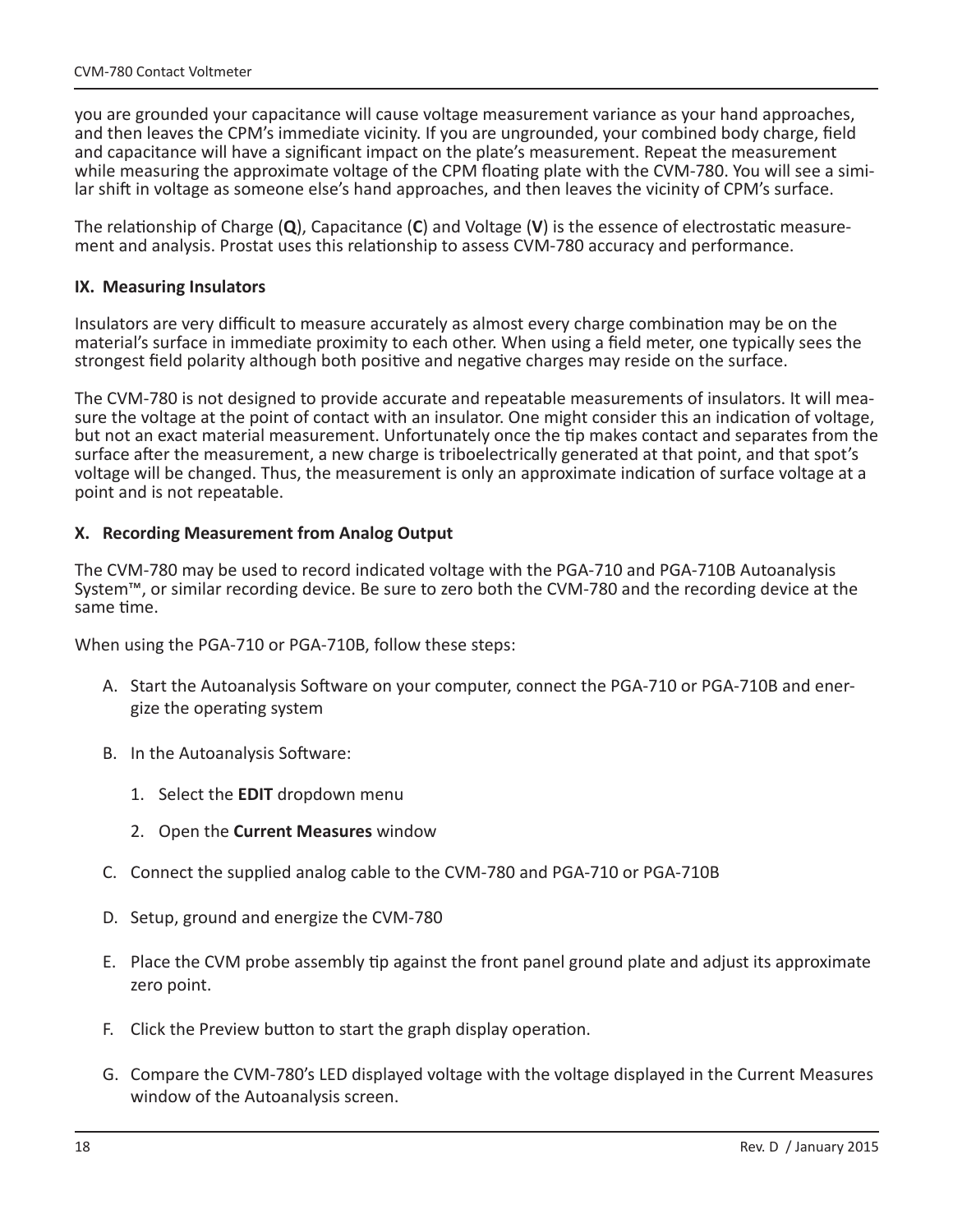- 1. If the PGA-710 or PGA-710B and CVM-780 zero setting are the same measurement recordings can be made
- 2. If they are not the same, stop the Preview and proceed as follows.
- H. Adjust the CVM-780 carefully to display 000 on its LED.
- I. Select the Autoanalysis **EDIT** drop down menu and open the **Device Control** window. In the Voltage section:
	- a. Click **Clear Zero** button, then
	- b. Click **Set Zero** button, then
	- c. Click **Done** button to close the window and active the zero reset
- J. Start the Autoanalysis **Preview** and compare the **Current Measures Voltage** to the CVM-780's LED voltage; they should both be  $000 \pm 1$  volt.

As measured voltage increases, there is a small deviation between CVM-780 displayed voltage and PGA-710 or PGA-710B recorded voltage. It may be as low as ±2 volts below ±200 volts and increase to 5 or 6 volts deviation at ±500 volts. The fact that the measurement can be made relatively accurately at that level is significant; the 5 to 6 volts deviation is generally not an important error.

#### **XI. Instrument Maintenance**

Maintenance tips and care of the CVM-780 follow.

- A. There are no user adjustments or maintenance items inside the instrument case or probe assembly. Do not open the case or probe as this will damage the instrument and VOID its warranty. Warranty seals are a reminder not to open these units.
- B. Clean the surfaces of the instrument case and probe assembly with a low linting, non-abrasive cloth lightly dampened with 70% solution of alcohol and 30% water.
- C. It is important to keep the front probe assembly black insulator very clean. Surface contaminants on this insulator will cause voltage leakage to the probe's grounded metal surface resulting in unstable measurements. Use a low linting, non-abrasive cloth lightly dampened with 70% solution of alcohol and 30% water to clean the insulator. Alcohol prep wipes are useful for removing finger oils and contaminants.
- D. Excessive voltage drift while the probe is "floating" that is, while not grounded or making a contact measurement – may be caused by a large charge on the black insulator used for probe tip mounting. Insulator surface charge is caused by installing and removing the probe tip cover. Excessive "twisting" of the tip cover increases this charge. This charge does not affect instrument accuracy, but may become distracting. If desired remove this charge by exposing the probe assembly to a balanced bench top ionizer. Note that the ionizer's offset voltage (unbalance) will be displayed on the CVM-780's LED.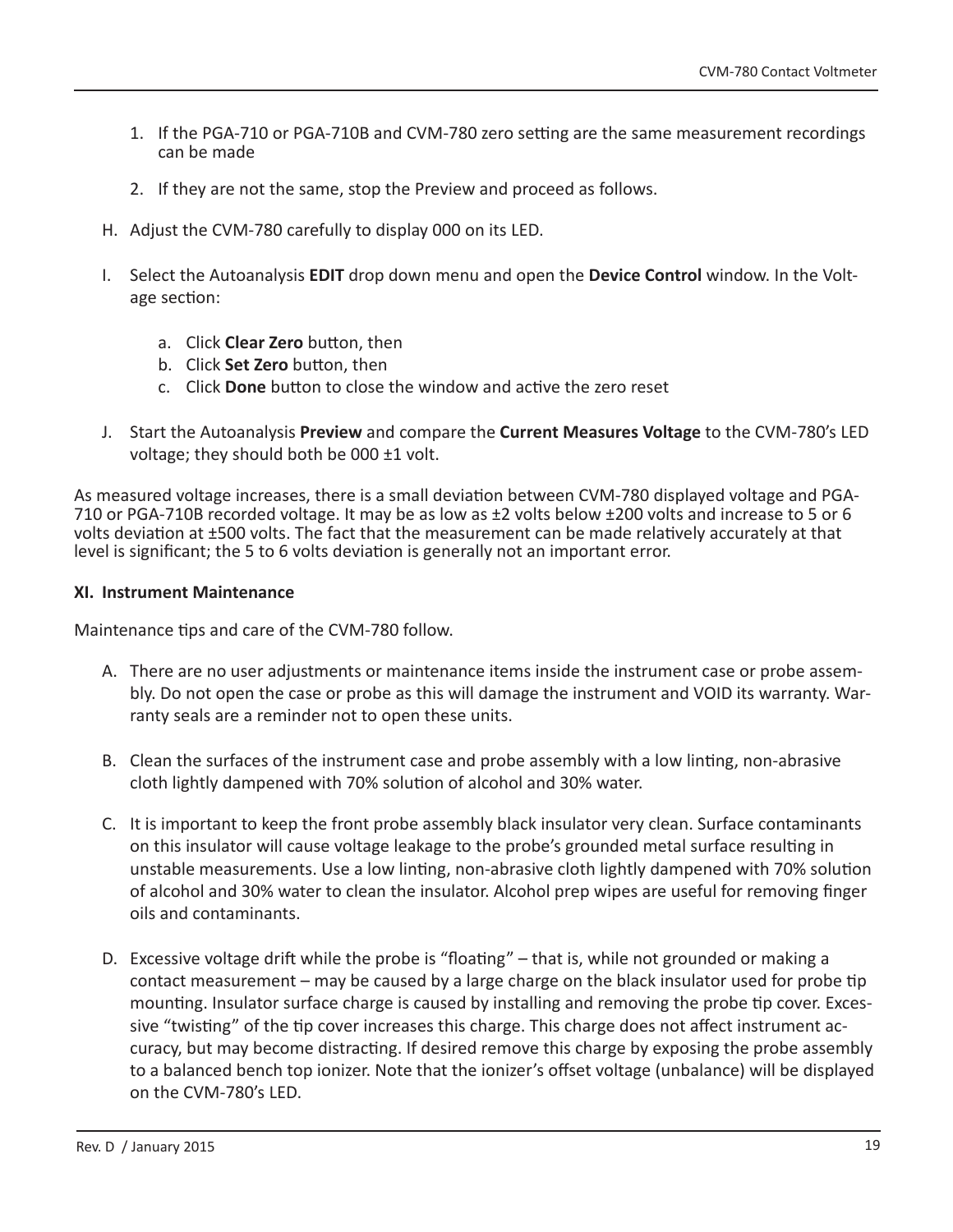- E. Store the CVM-780 in a clean, dry environment with the tip cover installed. For long term storage, remove the Metal Hydride batteries.
- F. Replacement Metal Hydride AA size rechargeable batteries are readily available in retail stores and from electrical suppliers. Do not use any other rechargeable battery in your CVM-780.

#### **WARNING**

The CVM-780's battery recharging circuit is designed for the specified Metal Hydride batteries. Use of any other battery with the CVM battery circuit and recharger may damage the instrument, can be unsafe by causing overheating and possibly fire, which will also void the instrument's warranty.

Do not expose the instrument or probe assembly to excessive shock or vibration. The rubberized protective boot is intended to minimize mechanical shock and damage. However, it is not a substitute for careful handling.

#### **XII. Warranty**

#### Prostat Warranty

Prostat Corporation expressly warrants that for a period of one (1) year from the date of purchase, that Prostat instruments will be free from defects in material (parts) and workmanship (labor). If PROSTAT receives notice of such defect during the warranty period, Prostat will replace at its expense such parts that it determines to be defective. Any defective part must be returned to PROSTAT postage prepaid with proof of purchase date.

Warranty Exclusions – THE FOREGOING EXPRESS WARRANTY IS MADE IN LIEU OF ALL OTHER PRODUCT WARRANTIES, EXPRESS AND IMPLIED, INCLUDING MERCHANTABILITY AND FITNESS FOR A PARTICULAR PURPOSE, WHICH ARE SPECIFICALLY DISCLAIMED. The express warranty will not apply to defects or damage due to accidents, neglect, misuse, alterations, operator error, or failure to properly maintain, clean, or repair products. Limit of Liability – in no event will Prostat or any seller be responsible or liable for special, incidental, or consequential losses or damages, under any legal theory including but not limited to contract, negligence, or strict liability.

Fulfillment by Prostat of its express warranty obligations described above will be purchaser's exclusive remedy and will be Prostat's and seller's limit of liability for any breach of warranty or otherwise.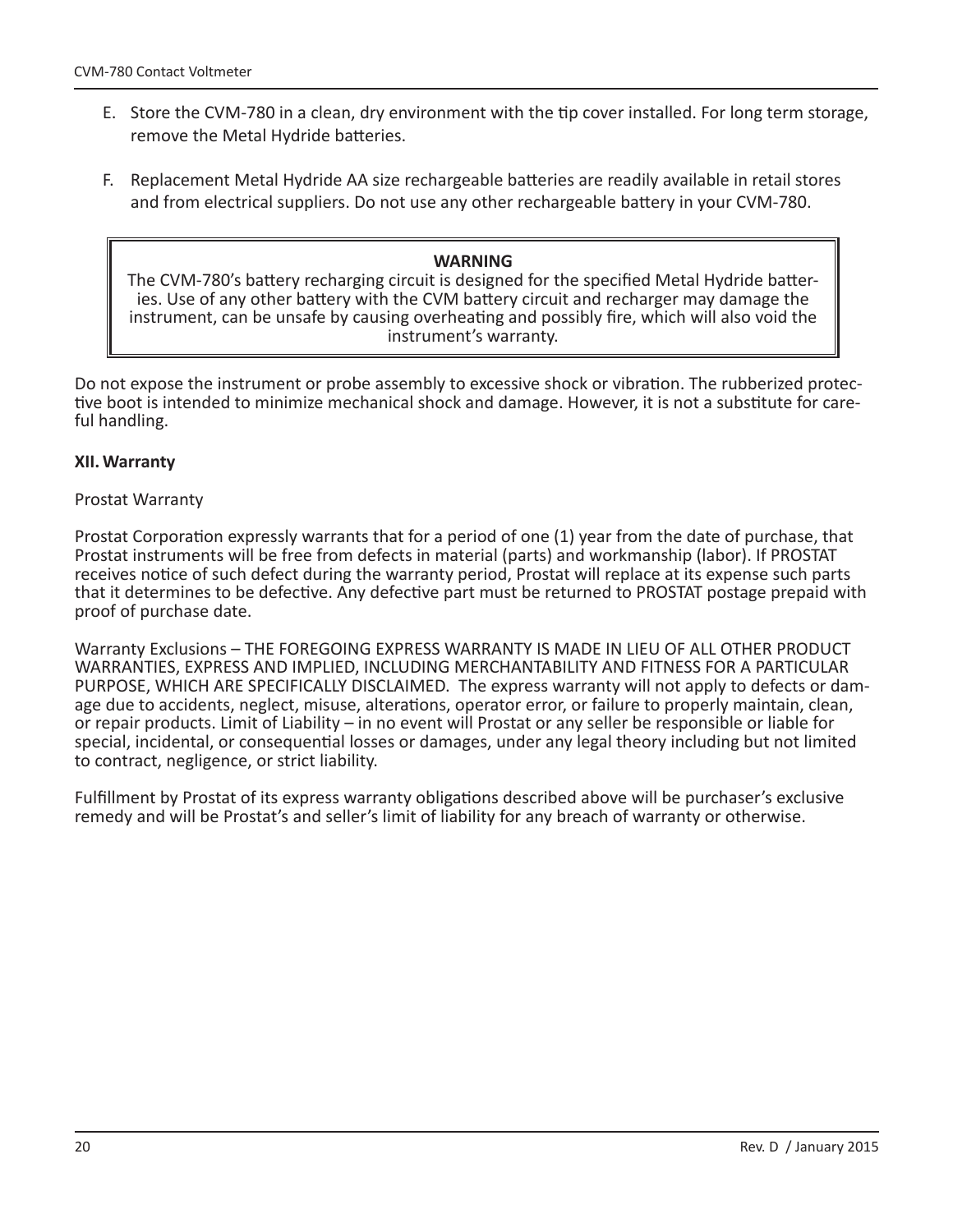### **CVM-780 Contact Voltmeter Specifications**

| <b>Basic Description:</b>                 | High impedance contact voltmeter with active probe                                                                                                                                   |
|-------------------------------------------|--------------------------------------------------------------------------------------------------------------------------------------------------------------------------------------|
| <b>DC Characteristics:</b>                | Intended Operating Range: 0 to ±525 volts<br>Resolution: 1 volt, 3 digit display<br>Circuit accuracy: <±1%<br><b>Note:</b> Maximum measurement range is ±575 Volts for brief periods |
| <b>Dynamic Characteristics:</b>           | Response Time: Approximately 1ms for a voltage step of 200V at the probe<br>tip to the monitor output.<br>Digital display update: 3 readings per second.                             |
|                                           | Input charge/measurement: Approximately 100 femptocoulomb/volt $(1.0x10^{-13} C/V)$                                                                                                  |
| Input Impedance:                          | $\geq$ 10 <sup>14</sup> ohm in parallel with <1pF Capacitance                                                                                                                        |
| <b>Monitor Output:</b>                    | Scale Factor: 10,000:1; 100uV/V (Compatible with Prostat® PGA-710 or PGA-<br>710B Autoanalysis System™)<br>Recording Deviation: Typically $\lt$ ±10 volts at $\pm$ 500 Volts         |
| <b>Measurement Tolerances:</b>            | When measuring DC voltage reference<br>500 V ≤±5 V<br>100 V ≤±2 V<br>50 V ≤±2 V<br>10 V $\leq$ +1 V                                                                                  |
|                                           | When measuring floating conductors<br>500 V ≤±5% ±2 Counts<br>100 V ≤±5% ±2 Counts<br>50 V ≤±5% ±2 Counts<br>10 V ≤±10% ±2 Counts                                                    |
| Probe Tips:                               | Metal: Nominally 0.95 and 0.45 inch<br>Ceramic: 0.90 and 0.40 inch ±0.05"                                                                                                            |
| Portable Operation:                       | Approximately 3.5 Hours on Full Battery Charge<br>(Operates during Battery Charge)                                                                                                   |
| Power:                                    | 4 each Energizer NH15-2500 Nickel-Metal Hydride rechargeable batteries<br>(AA Size)                                                                                                  |
| Charger:                                  | Universal 90 to 264 Volts, 47 to 63 Hz                                                                                                                                               |
| <b>Meter Dimension</b><br>(without boot): | 6.5 in (16.5 cm) L x 4.25 in (10.8 cm) W x 1.57 in (4.0 cm) H                                                                                                                        |
| <b>Meter Dimension</b><br>(with boot):    | 7.5 in (19.1 cm) L x 4.25 in (10.8 cm) W x 2.36 in (6.0 cm) H                                                                                                                        |
| Probe Dimension:                          | 8.9 in (22.5 cm) L x 1.5 in (3.7 cm) W x 0.78 in (2.0 cm) H                                                                                                                          |
| Meter Weight:                             | 1.5 lbs, with boot                                                                                                                                                                   |
| Probe Weight:                             | 3.6 oz                                                                                                                                                                               |
| Rev. D / January 2015                     | 21                                                                                                                                                                                   |